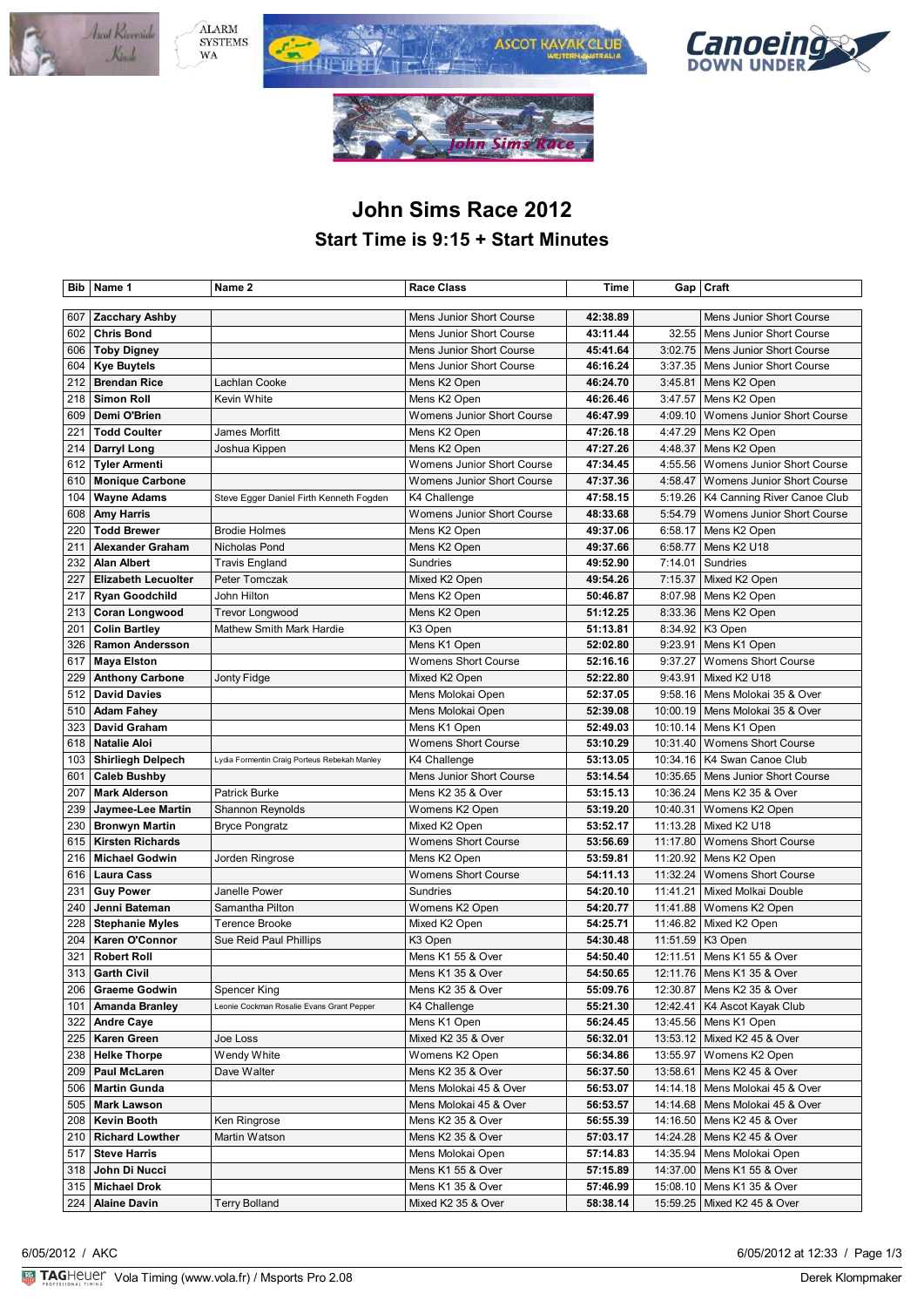## **John Sims Race 2012 Start Time is 9:15 + Start Minutes**

|     | Bib   Name 1              | Name 2                   | <b>Race Class</b>          | Time       |          | Gap   Craft                             |
|-----|---------------------------|--------------------------|----------------------------|------------|----------|-----------------------------------------|
|     |                           |                          |                            |            |          |                                         |
| 219 | <b>Timothy Coward</b>     | <b>Richard Tempest</b>   | Mens K2 Open               | 59:12.24   |          | 16:33.35   Mens K2 Open                 |
| 233 | <b>David Stephens</b>     | Dave Boldy               | Plastic K2                 | 59:15.63   |          | 16:36.74   Plastic K2                   |
| 215 | <b>Lawrence Greed</b>     | <b>Christopher Greed</b> | Mens K2 Open               | 1h00:09.83 |          | 17:30.94   Mens K2 Open                 |
| 223 | <b>Neil Long</b>          | Sue Quick                | Mixed K2 35 & Over         | 1h00:17.74 | 17:38.85 | Mixed K2 35 & Over                      |
| 515 | <b>Wayne Hughes</b>       |                          | Mens Molokai Open          | 1h00:40.85 |          | 18:01.96   Mens Molokai 35 & Over       |
| 501 | <b>Antony Mee</b>         |                          | Mens Molokai 45 & Over     | 1h01:21.57 |          | 18:42.68   Mens Molokai 45 & Over       |
| 301 | <b>Brennan Edwards</b>    |                          | Boys K1 U14                | 1h01:21.79 |          | 18:42.90   Boys K1 U14                  |
| 316 | <b>Vladimir Vanek</b>     |                          | Mens K1 35 & Over          | 1h01:24.33 | 18:45.44 | Mens K1 35 & Over                       |
| 310 | <b>Phil Edwards</b>       |                          | Mens DR Open               | 1h01:58.25 |          | 19:19.36   Mens DR Open                 |
| 522 | John Breed                |                          | Mens MS Open               | 1h01:58.53 |          | 19:19.64   Mens MS Open                 |
| 611 | <b>Nicole Stillman</b>    |                          | Womens Junior Short Course | 1h02:12.78 |          | 19:33.89   Womens Junior Short Course   |
| 613 | <b>Helen Charlton</b>     |                          | Womens Short Course        | 1h02:14.39 |          | 19:35.50   Womens Short Course          |
| 314 | <b>Greg Macham</b>        |                          | Mens K1 35 & Over          | 1h02:17.90 | 19:39.01 | Mens K1 35 & Over                       |
| 311 | <b>Warren Southwell</b>   |                          | Mens DR Open               | 1h02:21.01 |          | 19:42.12   Mens DR Open                 |
| 403 | Derek Amy                 |                          | Mens LP 45 & Over          | 1h02:30.80 |          | 19:51.91   Mens LP 45 & Over            |
| 423 | Johnny Brown              |                          | Mens LP Open               | 1h02:34.04 |          | 19:55.15   Mens LP Open                 |
| 404 | <b>Frank Patterson</b>    |                          | Mens LP 45 & Over          | 1h02:42.84 |          | 20:03.95   Mens LP 45 & Over            |
| 305 | <b>Luke Morton</b>        |                          | Boys K1 U14                | 1h02:44.50 |          | 20:05.61   Boys K1 U14                  |
| 330 | <b>Tess Watson</b>        |                          | Womens K1 Open             | 1h02:46.32 |          | 20:07.43   Womens K1 U18                |
| 237 | <b>Helen Breed</b>        | Judith Darbyshire        | Womens K2 Open             | 1h02:47.09 | 20:08.20 | Womens K2 55 & Over                     |
| 405 | <b>Glen Stewart</b>       |                          | Mens LP 45 & Over          | 1h02:48.60 |          | 20:09.71 Mens LP 45 & Over              |
| 419 | <b>Andrew Heartcliffe</b> |                          | Mens LP Open               | 1h02:49.00 |          | 20:10.11   Mens LP Open                 |
| 425 | <b>Paul Szijarto</b>      |                          | Mens LP Open               | 1h03:12.60 |          | 20:33.71   Mens LP Open                 |
| 503 | Jan Van Maanen            |                          | Mens Molokai 45 & Over     | 1h03:13.41 |          | 20:34.52 Mens Molokai 45 & Over         |
| 532 | <b>Anne Harris</b>        |                          | Womens Molokai Open        | 1h03:23.91 |          | 20:45.02   Womens Molokai Open          |
| 504 | John Watson               |                          | Mens Molokai 45 & Over     | 1h03:26.61 |          | 20:47.72   Mens Molokai 45 & Over       |
| 317 | <b>Warren Dicks</b>       |                          | Mens K1 35 & Over          | 1h04:15.12 |          | 21:36.23 Mens K1 45 & Over              |
| 222 | <b>Cynthia Coward</b>     | Stephen Coward           | Mixed K2 35 & Over         | 1h04:27.98 |          | 21:49.09 Mixed K2 35 & Over             |
| 302 | <b>Corey Pongratz</b>     |                          | Boys K1 U14                | 1h04:29.75 |          | 21:50.86   Boys K1 U14                  |
| 509 | <b>Simon Walker</b>       |                          | Mens Molokai 45 & Over     | 1h04:41.14 |          | 22:02.25   Mens Molokai 45 & Over       |
|     |                           |                          |                            |            |          |                                         |
| 306 | <b>Nicholas Harris</b>    |                          | Boys K1 U14                | 1h04:51.35 |          | 22:12.46 Boys K1 U14                    |
| 406 | <b>Greg Young</b>         |                          | Mens Molokai 45 & Over     | 1h05:01.07 |          | 22:22.18   Mens LP 45 & Over            |
| 308 | <b>Phil Lansell</b>       |                          | Mens DR Open               | 1h05:05.03 |          | 22:26.14   Mens DR 55 & Over            |
| 511 | <b>Daniel Morton</b>      |                          | Mens Molokai Open          | 1h05:16.20 |          | 22:37.31   Mens Molokai 35 & Over       |
| 407 | <b>Kenneth Smith</b>      |                          | Mens LP 45 & Over          | 1h05:27.95 |          | 22:49.06   Mens LP 45 & Over            |
| 523 | John Nash                 |                          | Mens MS Open               | 1h05:59.49 |          | 23:20.60   Mens MS Open                 |
| 519 | <b>Arnold Drok</b>        |                          | Mens MS Open               | 1h06:00.05 |          | 23:21.16   Mens MS Open                 |
| 415 | <b>Morris Newton</b>      |                          | Mens LP Open               | 1h06:24.52 |          | 23:45.63   Mens LP 35 & Over            |
| 235 | Rafael Avigad             | Peter Johnson            | Plastic K2                 | 1h06:37.70 |          | 23:58.81   Plastic K2                   |
| 234 | Paul Hannigan             | <b>Gregory Murphy</b>    | Plastic K2                 | 1h06:38.23 |          | 23:59.34   Plastic K2                   |
| 320 | <b>Peter Martin</b>       |                          | Mens K1 55 & Over          | 1h06:47.82 |          | 24:08.93 Mens K1 55 & Over              |
| 307 | <b>Patrick Irwin</b>      |                          | Mens DR Open               | 1h06:49.14 |          | 24:10.25   Mens DR 55 & Over            |
| 312 | <b>Chris Clarke</b>       |                          | Mens K1 35 & Over          | 1h06:58.29 |          | 24:19.40   Mens K1 35 & Over            |
| 516 | <b>Laurent Palmero</b>    |                          | Mens Molokai Open          | 1h07:09.66 |          | 24:30.77   Mens Molokai Open            |
| 421 | <b>Dan Cotter</b>         |                          | Mens LP Open               | 1h07:38.56 |          | 24:59.67   Mens LP Open                 |
| 412 | <b>Steve Cashion</b>      |                          | Mens LP 45 & Over          | 1h07:42.81 |          | 25:03.92   Mens LP 45 & Over            |
| 427 | Meg O'Leary               |                          | Womens Ski Open            | 1h07:51.62 |          | 25:12.73   Womens LP 45 & Over          |
| 420 | <b>Brad Stewart</b>       |                          | Mens LP Open               | 1h08:11.16 |          | 25:32.27   Mens LP Open                 |
| 328 | <b>Wendy Drok</b>         |                          | Womens K1 Open             | 1h08:30.55 |          | 25:51.66 Womens K1 35 & Over            |
| 524 | John Tomczak              |                          | Mens MS Open               | 1h08:35.59 |          | 25:56.70   Mens MS Open                 |
| 508 | Simon Haywood             |                          | Mens Molokai 45 & Over     | 1h09:30.55 |          | 26:51.66   Mens Molokai 45 & Over       |
| 401 | <b>Clarke Hendry</b>      |                          | Mens LP 45 & Over          | 1h09:37.35 |          | 26:58.46   Mens LP 45 & Over            |
| 417 | <b>Andrew Breed</b>       |                          | Mens Molokai Open          | 1h10:03.45 |          | 27:24.56   Mens LP Open                 |
| 518 | <b>Anthony Fry</b>        |                          | Mens MS Open               | 1h10:03.57 |          | 27:24.68   Mens MS Open                 |
| 329 | <b>Nicole Maxwell</b>     |                          | Womens K1 Open             | 1h10:04.91 |          | 27:26.02   Womens K1 U16                |
| 507 | <b>Paul Maxwell</b>       |                          | Mens Molokai 45 & Over     | 1h10:09.92 |          | 27:31.03   Mens Molokai 45 & Over       |
| 528 | <b>Geoffrey Emery</b>     |                          | Short Plastic Open         | 1h10:21.71 |          | 27:42.82   Mens Short Plastic 45 & Over |
| 236 | <b>Stephen Coffey</b>     | Alan Morbey              | Plastic K2                 | 1h10:26.68 |          | 27:47.79   Plastic K2                   |
| 533 | <b>Diane Arnott</b>       |                          | Womens Molokai Open        | 1h11:02.02 |          | 28:23.13   Womens Molokai Open          |
| 411 | <b>Steve Bolger</b>       |                          | Mens LP 45 & Over          | 1h11:21.86 |          | 28:42.97   Mens LP 45 & Over            |
|     |                           |                          |                            |            |          |                                         |
| 514 | <b>Lawrence Carbone</b>   |                          | Mens Molokai Open          | 1h11:25.65 |          | 28:46.76   Mens Molokai 35 & Over       |
| 402 | <b>Dallas Rodgers</b>     |                          | Mens LP 45 & Over          | 1h11:39.81 |          | 29:00.92   Mens LP 45 & Over            |
| 526 | <b>Russell Dymock</b>     |                          | Mens MS Open               | 1h12:06.51 |          | 29:27.62   Mens MS Open                 |
| 319 | John Sims                 |                          | Mens K1 55 & Over          | 1h12:07.45 |          | 29:28.56   Mens K1 55 & Over            |
|     | 525   Murray Corp         |                          | Mens MS Open               | 1h12:14.33 |          | 29:35.44   Mens MS Open                 |